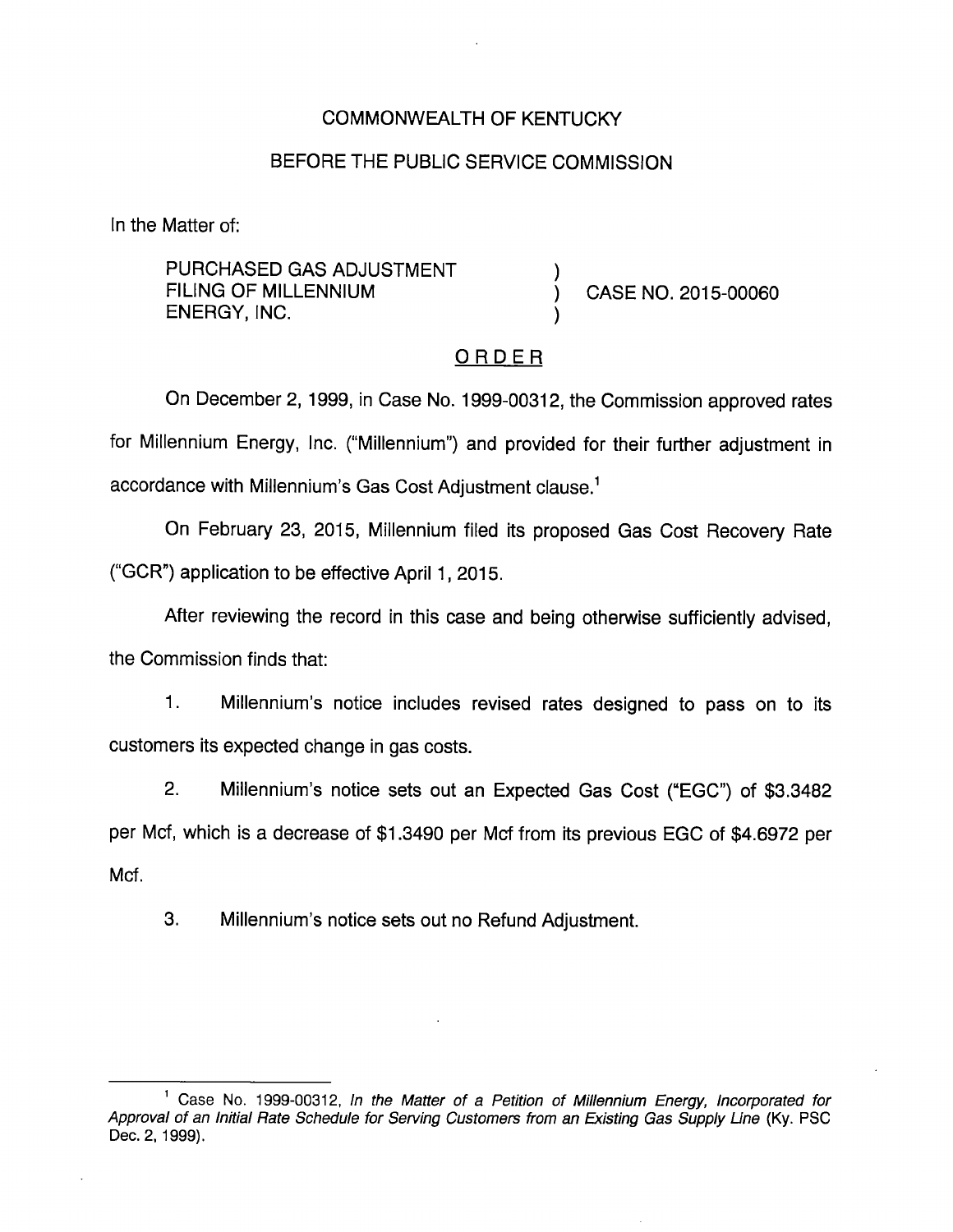4. Millennium's notice sets out a current quarter Actual Adjustment ("AA") of \$.0852 per Met. Millennium's total AA is \$1.5581 per Met, which is a decrease of \$.2881 per Mcf from the previous total AA of \$1.8462 per Mcf.

5. Millennium's notice sets out a current quarter Balance Adjustment ("BA") of \$.002589 per Mcf. Millennium's total BA is \$.0110 per Mcf, which is an increase of \$.0019 per Mcf from the previous total BA of \$.0091 per Mcf.

6. Millennium's notice sets out a GCR of \$4.9173 per Mcf, which is a decrease of \$1.6352 per Mcf from the previous GCR of \$6.5525 per Mcf.

7. The rates in the Appendix to this Order are fair, just, and reasonable and should be approved for service rendered by Millennium on and after April 1, 2015.

IT IS THEREFORE ORDERED that:

1. The rates in the Appendix to this Order are approved for service rendered on and after April 1, 2015.

2. Within 20 days of the date of this Order, Millennium shall file with this Commission, using the Commission's electronic Tariff Filing System, revised tariff sheets setting out the rates approved herein and reflecting that they were approved pursuant to this Order.

By the Commission ENTERED MAR 1 7 2015 KENTUCKY PUBLIC COMMISSION

**ATTES** Executive Director

Case No. 2015-00060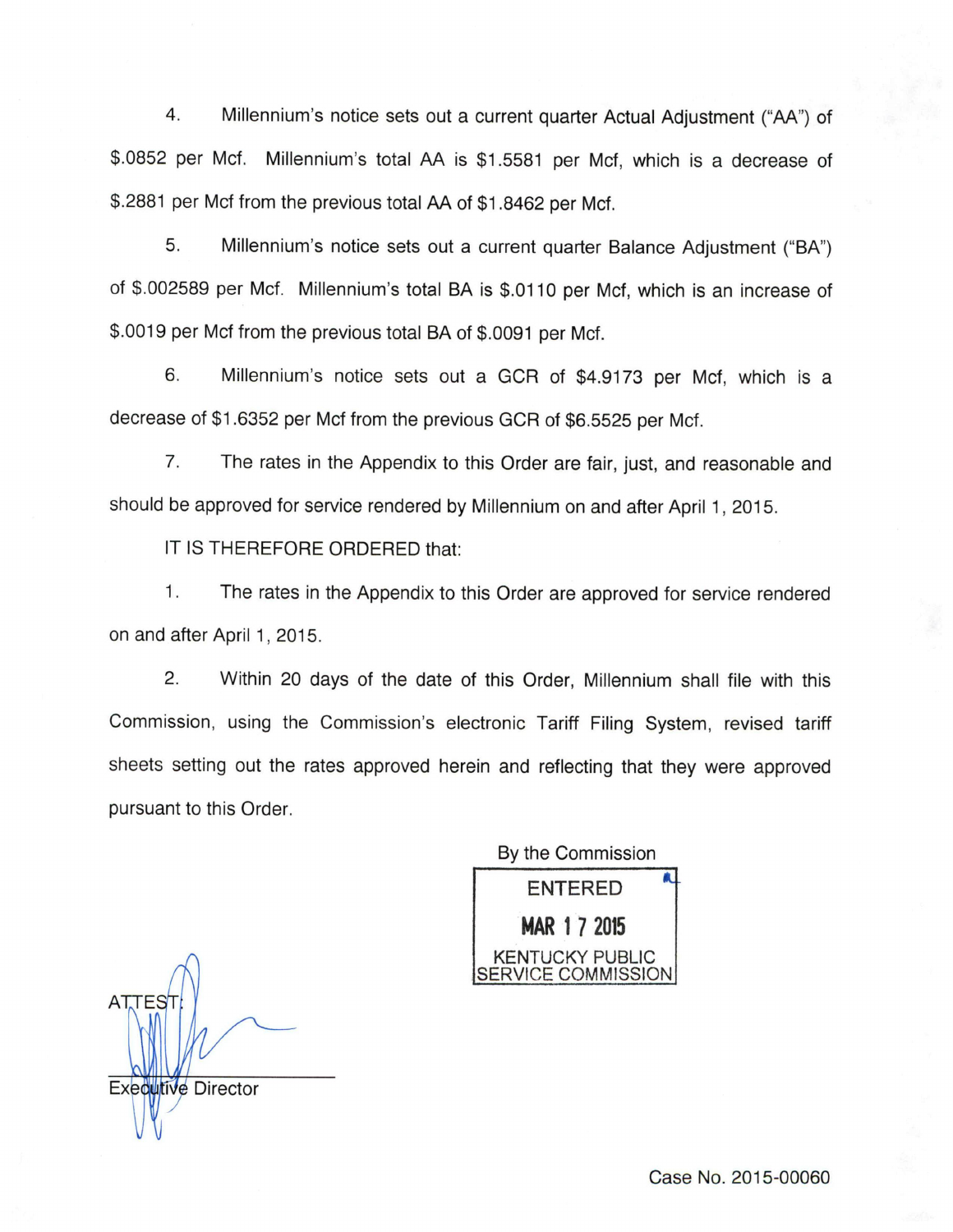#### APPENDIX

# APPENDIX TO AN ORDER OF THE KENTUCKY PUBLIC SERVICE COMMISSION IN CASE NO. 2015-00060 DATED MAR 1 7 2015

The following rates and charges are prescribed for the customers served by Millennium Energy, Inc. All other rates and charges not specifically mentioned herein shall remain the same as those in effect under authority of this Commission prior to the effective date of this Order.

## **Residential**

|                                   | <b>Base Rate</b>        | <b>Gas Cost</b><br>Recovery<br>Rate | <u>Total</u>             |
|-----------------------------------|-------------------------|-------------------------------------|--------------------------|
| <b>Customer Charge</b><br>All Mcf | 6.00<br>S<br>\$<br>4.00 | \$4.9173                            | 6.00<br>S<br>8.9173<br>S |
| Commercial and Industrial         |                         |                                     |                          |
| <b>Customer Charge</b><br>All Mcf | \$20.00<br>3.00<br>S    | 4.9173<br>\$                        | \$20.00<br>7.9173<br>S   |